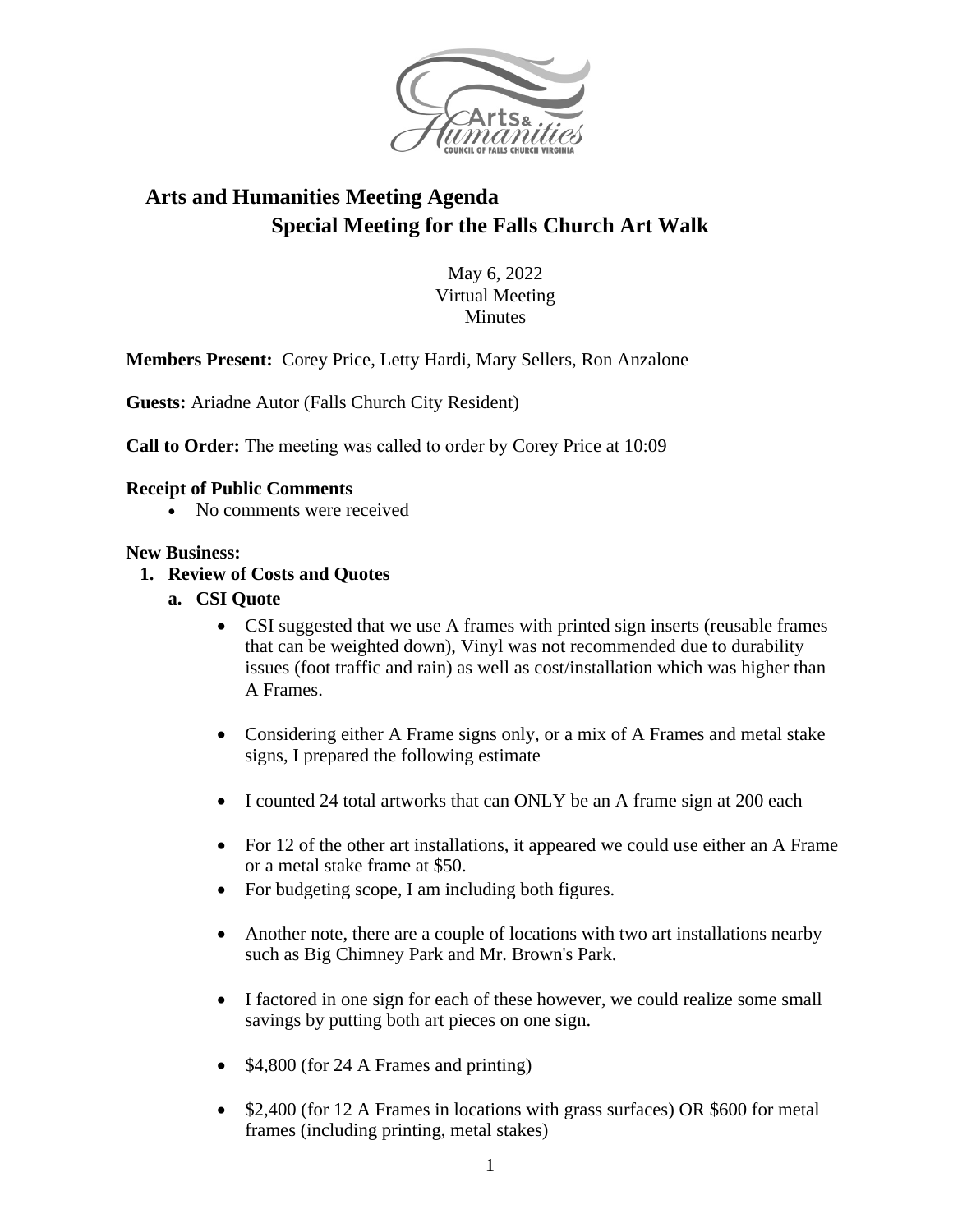- Projected total cost for signage and A Frames only (not including any city banners or posters)
- $\bullet$  \$7,200 or \$5,400
- Another consideration for A frames would be securing a place to store them post-event.

### **b. Other Options**

- Letty suggested using the company who made the Tiger Trail signs, Osburn Associates.
- The Tiger Trail signs cost less than \$1.50 a sign. Perhaps a bit more now with the cost of raw aluminum up. Size is 6" x3".
- Use AHC logo and QR Code Corey will share the AHC Logo and Ari will work on a design

## **2. Funding Update**

- Corey Price and Mary Sellers reached out to Falls Church Arts and the CATCH Foundation as potential sponsors. Falls Church Arts declined and the CATCH Foundation would be willing to learn more.
- Corey also reached out to the Recreation and Parks Department about funding the Art Walk. The department does not have the money for an additional program but could take over the walk as a pop-up but the planning would be done by the Special Events Staff and budget would be small. Not enough to fund A Frames.
- Corey and Mary will email the Education Foundation and Chamber of Commerce to see if they could be a fiscal agent.
- Corey and Letty will see if the project could be funded through the EDA

### **3. Promotion**

- Recommend adding a page to the city website (fallschurchva.gov/artwalk) that will send people to the google page. The City website is less likely to change and is trusted in the community.
	- o Corey will reach out to the Communications department to see if we can create the page.
- Press release to be drafted by May 16/ May 17
- Corey will send something to the Falls Church Public School morning announcements
- Recommend promoting to social media, in addition to, Falls Church News Press
- Corey can ask the Rec and Park Department to put a flyer in the bulletin boards
- **Public Art Walk: Part 1**
	- **i. Self-guided route**